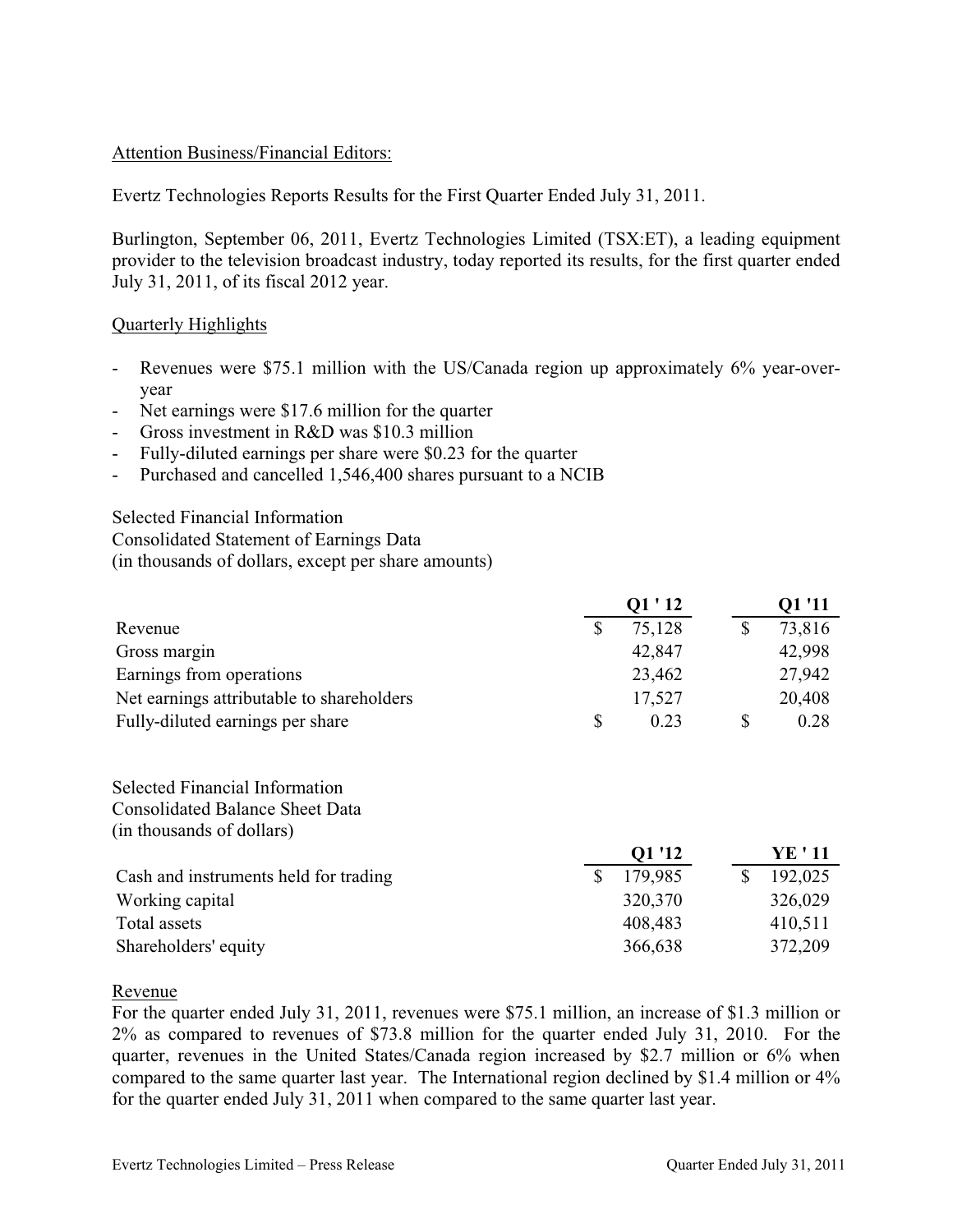# Gross Margin

For the quarter ended July 31, 2011 gross margin was \$42.9 million compared to \$43.0 million in the same quarter last year. Gross margin percentage was approximately 57% compared to 58% for the quarter ended July 31, 2010.

### Earnings

For the quarter ended July 31, 2011 net earnings were \$17.6 million as compared to \$20.6 million in the corresponding period last year.

For the quarter ended July 31, 2011, earnings per share on a fully-diluted basis were \$0.23 as compared to \$0.28 in the same period in 2010.

#### Operating Expenses

For the quarter ended July 31, 2011 selling and administrative expenses were \$10.4 million compared to \$8.2 million for the quarter ended July 31, 2010. Selling and administrative expenses represented approximately 14% of revenue in the quarter ended July 31, 2011.

For the quarter ended July 31, 2011 gross research and development expenses increased by \$2.3 million or 29% as compared to the corresponding period in 2010. Gross research and development expenses represented approximately 14% of revenue for the quarter compared to 11% for the same period last year.

#### Liquidity and Capital Resources

The Company's working capital as at July 31, 2011 was \$320.4 million as compared to \$326.0 million on April 30, 2010.

Cash and instruments held for trading were \$180.0 million as at July 31, 2011 as compared to \$192.0 million on April 30, 2010.

Cash provided by operations was \$12.6 million for the quarter ended July 31, 2011 as compared to \$11.8 million for the quarter ended July 31, 2010. Before taking into account the changes in non-cash working capital, the Company generated \$19.2 million from operations for the quarter ended July 31, 2011 compared to \$21.6 million for the same period last year.

The Company spent \$0.7 million on the purchase of equipment for the quarter ended July 31, 2011 and \$0.8 million for the quarter ended July 31, 2010.

For the quarter ended July 31, 2011, the Company used cash from financing activities of \$23.9 million which was principally a result of the payment of dividends of \$9.4 million and the repurchase of common shares for \$19.7 million.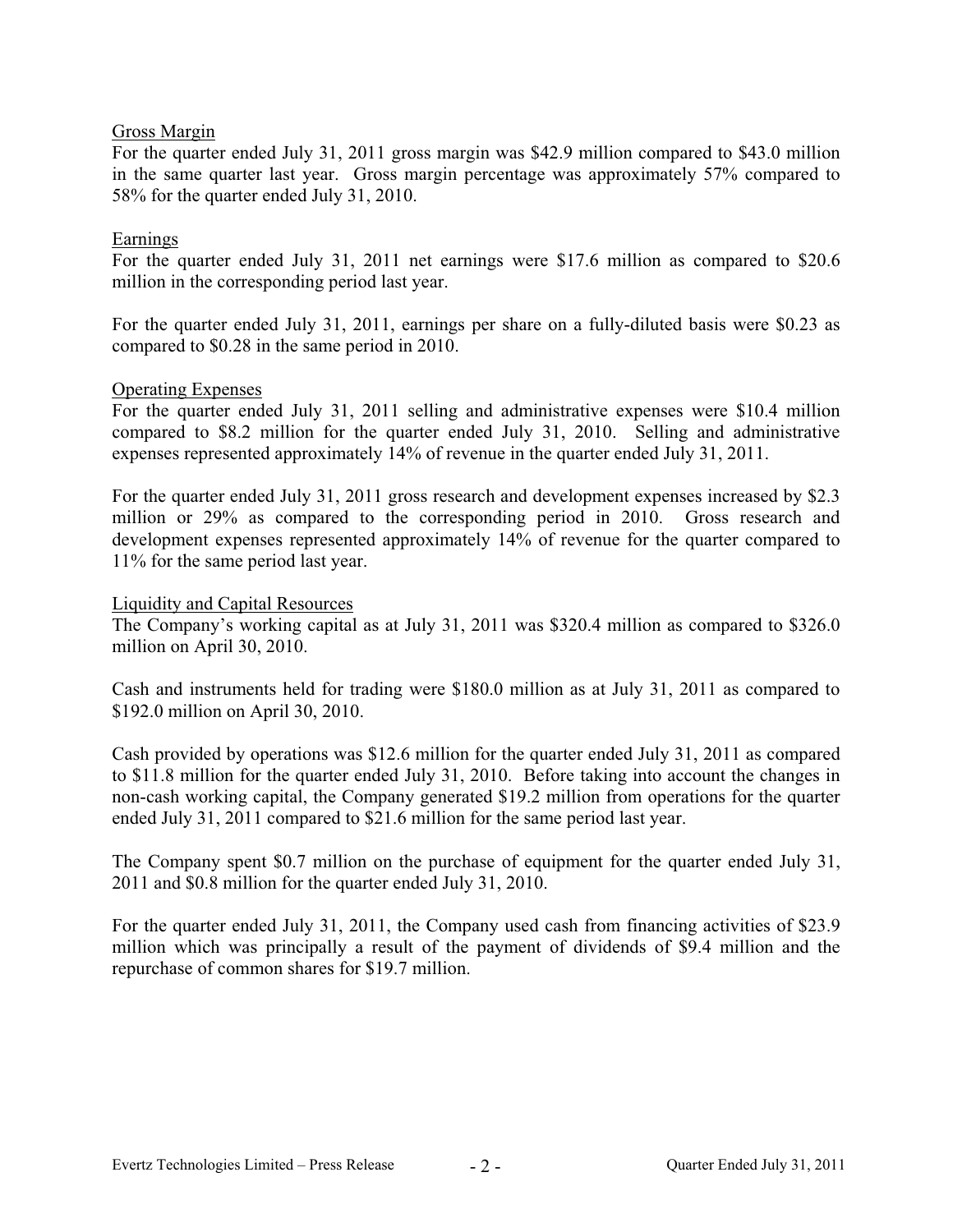# IFRS Reporting Commenced First Quarter of 2012

Starting with the first quarter of 2012, Evertz is now reporting its financial results in accordance with International Financial Reporting Standards ("IFRS"). Previously, the Company prepared its financial results under Canadian Generally Accepted Accounting Standards ("Canadian GAAP"). The comparative financial information has been restated to reflect the adoption of IFRS. Further information on the transition from Canadian GAAP to IFRS is provided within the Company's Management's Discussion and Analysis and Note 16 to the Interim Condensed Consolidated Financial Statements.

#### Shipments and Backlog

Purchase order backlog at the end of August 2011 was in excess of \$21 million and shipments during the month of August 2011 exceeded \$29 million.

Dividend Declared

Evertz Board of Directors declared a dividend on September 06, 2011 of \$0.12 per share.

The dividend is payable to shareholders of record on September 16, 2011 and will be paid on or about September 23, 2011.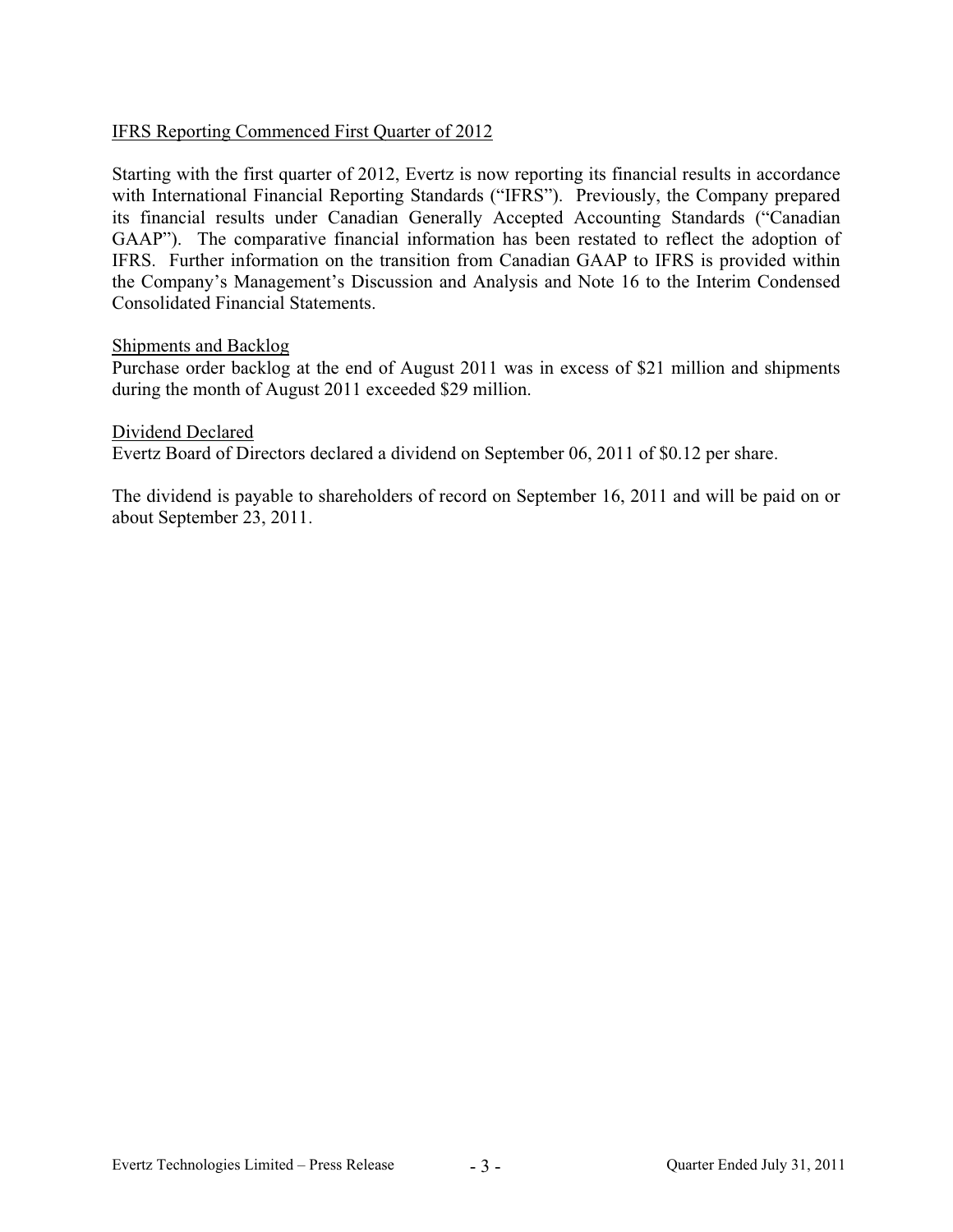# **Selected Consolidated Financial Information**

(Unaudited)

(in thousands of dollars, except earnings per share and share data)

|                                                       |            | Three months ended   |    | Three months ended   |  |
|-------------------------------------------------------|------------|----------------------|----|----------------------|--|
|                                                       |            | <b>July 31, 2011</b> |    | <b>July 31, 2010</b> |  |
| Revenue                                               | \$         | 75,128               | \$ | 73,816               |  |
| Cost of goods sold                                    |            | 32,281               |    | 30,818               |  |
| Gross margin                                          |            | 42,847               |    | 42,998               |  |
|                                                       |            |                      |    |                      |  |
| Expenses                                              |            |                      |    |                      |  |
| Selling and administrative                            |            | 10,382               |    | 8,194                |  |
| General                                               |            | 1,309                |    | 1,432                |  |
| Research and development                              |            | 10,319               |    | 8,022                |  |
| Investment tax credits                                |            | (2, 282)             |    | (2,005)              |  |
| Foreign exchange gain                                 |            | (343)                |    | (587)                |  |
|                                                       |            | 19,385               |    | 15,056               |  |
| Earnings before undernoted                            |            | 23,462               |    | 27,942               |  |
|                                                       |            |                      |    |                      |  |
| Finance income                                        |            | 423                  |    | 238                  |  |
| Finance costs                                         |            | (51)                 |    | (31)                 |  |
| Other income and expenses                             |            | 17                   |    | 713                  |  |
| Earnings before income taxes                          |            | 23,851               |    | 28,862               |  |
| Provision for (recovery of) income taxes              |            |                      |    |                      |  |
| Current                                               |            |                      |    | 9,479                |  |
| Deferred                                              |            | 7,355<br>(1, 128)    |    | (1,167)              |  |
|                                                       |            | 6,227                |    | 8,312                |  |
|                                                       |            |                      |    |                      |  |
| Net earnings for the period                           |            | 17,624               |    | 20,550               |  |
|                                                       |            |                      |    |                      |  |
| Net earnings attributable to non-controlling interest |            | 97                   |    | 142                  |  |
| Net earnings attributable to shareholders             |            | 17,527               |    | $\overline{20,408}$  |  |
| Net earnings for the period                           | \$         | 17,624               | \$ | 20,550               |  |
|                                                       |            |                      |    |                      |  |
| Earnings per share                                    |            |                      |    |                      |  |
| Basic                                                 | \$         | 0.23                 | \$ | 0.28                 |  |
| Diluted                                               | \$         | 0.23                 | \$ | 0.28                 |  |
|                                                       |            |                      |    |                      |  |
| <b>Consolidated Balance Sheet Data</b>                |            |                      |    |                      |  |
|                                                       | As at      |                      |    | As at                |  |
|                                                       |            | <b>July 31, 2011</b> |    | April 30, 2011       |  |
| Cash and instruments held for trading                 | \$         | 179,985              | \$ | 192,025              |  |
| Inventory                                             | \$         | 105,360              | \$ | 106,422              |  |
| Working capital                                       | \$         | 320,370              | \$ | 326,029              |  |
| Total assets                                          | \$         | 408,483              | \$ | 410,511              |  |
| Shareholders' equity                                  | \$         | 366,638              | \$ | 372,209              |  |
|                                                       |            |                      |    |                      |  |
| Number of common shares outstanding:                  |            |                      |    |                      |  |
| Basic                                                 | 73,513,486 |                      |    | 74,470,606           |  |
| Fully-diluted                                         |            | 77,036,136           |    | 78,577,206           |  |
|                                                       |            |                      |    |                      |  |
| Weighted average number of shares outstanding:        |            |                      |    |                      |  |
| <b>Basic</b>                                          |            | 74,760,948           |    | 73,989,997           |  |
| Fully-diluted                                         | 74,909,807 |                      |    | 74,879,139           |  |